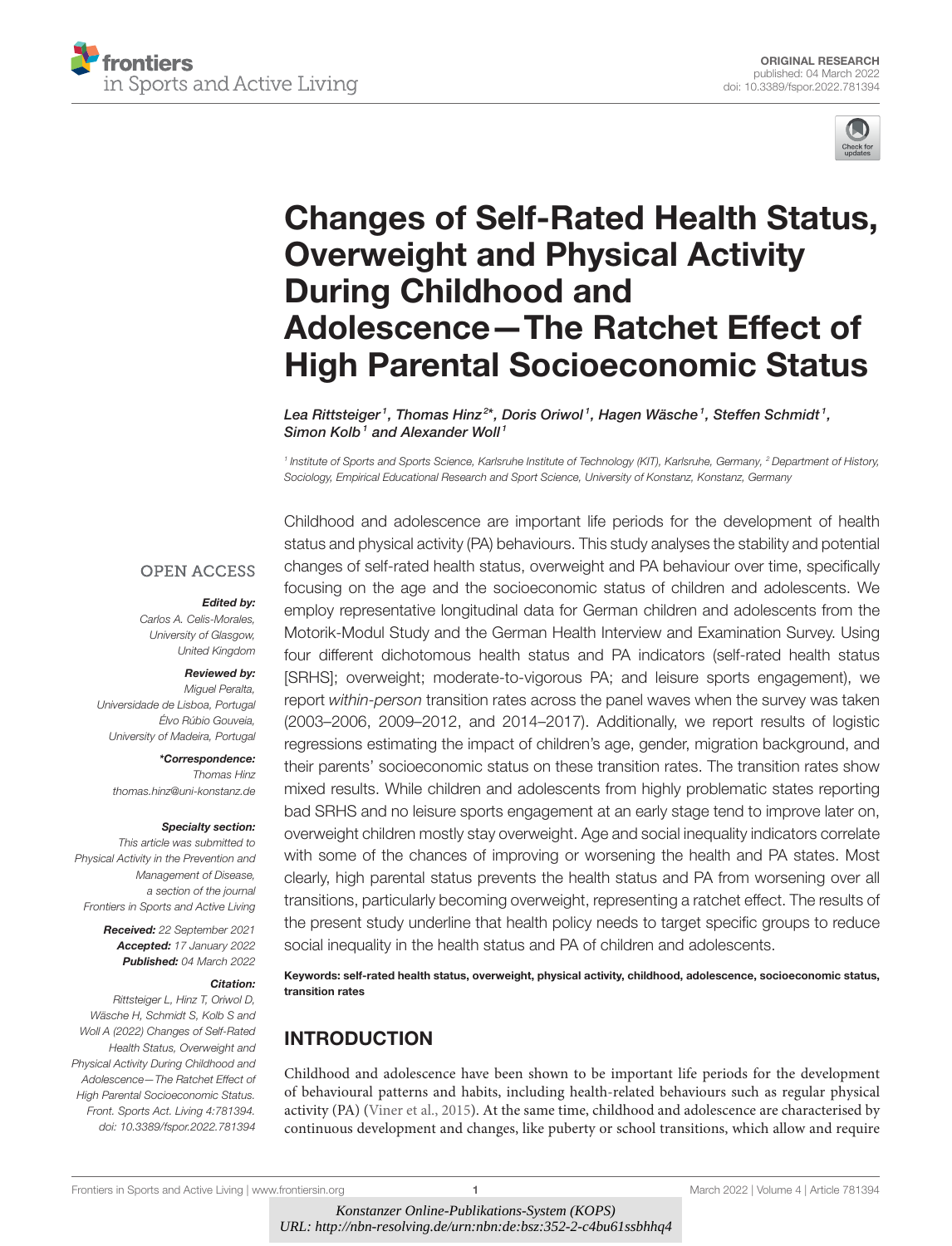adaptation to new circumstances [\(Nelson et al., 2008;](#page-9-0) Pearson et al., [2017\)](#page-9-1). In this way, new behavioural patterns, like changes in PA or dietary habits, can be formed and established. PA and health in the early stages of life are known to influence PA and health in adulthood [\(Trudeau et al., 2004;](#page-10-1) [Craigie et al.,](#page-9-2) [2011;](#page-9-2) [Simmonds et al., 2016;](#page-10-2) [Batista et al., 2019\)](#page-9-3). Therefore, it is important to promote an active and healthy lifestyle in the early stages of life to foster health and prevent diseases over the lifespan. Understanding how PA patterns and health track from childhood to adulthood can help reach this goal.

Several literature reviews and meta-analyses have summarised the existing knowledge concerning the stability and changes of PA and health status during childhood and adolescence. To summarise these research results, PA and health status mostly show moderate stability from early childhood to adolescence [\(Evans et al., 2009;](#page-9-4) [Jones et al., 2013\)](#page-9-5). However, looking at individual studies, the results are somewhat heterogeneous (Jones et al., [2013\)](#page-9-5). Meta-analyses showed a change in PA of −18.1 percent to 7.8 percent from middle childhood to adolescence, with only one study reporting a positive change [\(Dumith et al.,](#page-9-6) [2011\)](#page-9-6).

For Germany, many studies on tracking PA from childhood to adulthood have used small and non-representative data [\(Rauner et al., 2015\)](#page-9-7). In a longitudinal study, [Rauner et al.](#page-9-7) [\(2015\)](#page-9-7) investigated how the tracking of PA during adolescence differentiates by the specific PA setting using a subsample from the Motorik-Modul Study (MoMo). Analysing data from two time periods (2003–2006 and 2009–2012), they found some changes of leisure-time PA in and outside of sports clubs and of overall daily moderate-to-vigorous PA (MVPA) over time. However, tracking correlations were in general low and the study did not investigate the determinants of changes. [Schmidt et al.](#page-10-3) [\(2020\)](#page-10-3) also used MoMo data and compared PA in curricular sports, extracurricular sports, sports clubs, and unorganised sports in leisure time between two time periods (2003–2006 and 2014–2017). They found that PA in total remains relatively stable, whereas organised sports engagement (in clubs) increased and unorganised sports engagement decreased.

Regarding children's health status and PA, an important aspect to consider is social inequality. Children coming from families with a higher socioeconomic status (SES) resulting from their parents' education, profession, and income evidentially have an advantage regarding health status and PA over children from families with a lower SES. Children with higher parental SES are more physically active [\(Stalsberg and Pedersen, 2010;](#page-10-4) Lampert and Kuntz, [2019\)](#page-9-8); do more sports [\(Mess and Woll, 2012\)](#page-9-9); are less likely to be overweight [\(Shrewsbury and Wardle, 2008;](#page-10-5) Barriuso et al., [2015\)](#page-9-10); and are healthier [\(Reinhold and Jürges, 2012;](#page-9-11) Kuntz et al., [2018;](#page-9-12) [Lampert and Kuntz, 2019\)](#page-9-8) compared to children with lower parental SES. These differences can, on the one hand, be explained by parents' differing amount of economic capital [\(Bourdieu, 1992\)](#page-9-13). For example, parents with a higher income can more easily afford sports club memberships or medication for their children than parents with less economic capital. On the other hand, health literacy, i.e. the knowledge about a healthy lifestyle (including regular PA and healthy nutrition), can be considered human capital and is more pronounced in higher social classes [\(Paasche-Orlow et al., 2005;](#page-9-14) [Stormacq et al.,](#page-10-6) [2019\)](#page-10-6). Better health literacy is associated with better health outcomes [\(Stormacq et al., 2019\)](#page-10-6). Taken together, children from different social backgrounds have respectively different material and informational resources for a healthy life.

In this study, we will add to the existing literature by systematically tracking changes in PA and health status and differentiating them by parental socio-economic status, gender, and migration background. We exploit a comprehensive and representative data set for Germany which comprises three waves of measurement covering 6 to 12 years of within-person changes. The main focus social status variable will help to gain a better understanding of how the PA and health status of children and adolescents improve or worsen over time. More specifically, we study how children's age and the three indicators of social status (SES, gender, and migration background) impact the development of PA and health in children and adolescents. Our research design specifically takes on highly problematic groups among children and adolescents with low PA, overweight, and bad self-reported health and analyses the transition rates into and out these problematic groups. Studying long-term changes and stability of PA and health status with regard to social status will help to develop more targeted policy measures towards a healthy life.

# DATA AND METHODS

### Data

We use data from the MoMo Study, which is part of the German Health Interview and Examination Survey for Children and Adolescents (KiGGS), a nationwide representative study on health, PA, nutrition, and media consumption. The study includes three waves of measurement (T1: 2003–2006; T2: 2009– 2012; and T3: 2014–2017) and combines a panel design with a cohort design, i.e. on the one hand participants are interviewed repeatedly and, on the other, a new cohort is added each wave. The MoMo sample was drawn according to three steps. As a first step, 167 sample units were drawn from an inventory of German communities. The sample units were stratified according to their grade of urbanisation (their BIK classification) and their geographic distribution [\(Kurth et al., 2008\)](#page-9-15). The probability of picking a community was proportional to the number of residents aged under 18 [\(Schmidt et al., 2020\)](#page-10-3). As the second step, at each sample unit, addresses  $(n = 24)$  were randomly selected from local population directories [\(Kurth et al., 2008\)](#page-9-15). As the third step, participants of the overall sample for KiGGS were randomly assigned to the MoMo Study [\(Schmidt et al., 2019\)](#page-10-7). The pooled dataset combining all three time points included 15,865 observations from 10,404 participants from a very broad range of age. For the transition analysis during childhood and adolescence, we restricted the age of participants at the initial

**Abbreviations:** AME, average marginal effects; BMI, Body Mass Index; IOTF, International Obesity Task Force; KiGGS, Health Interview and Examination Survey for Children and Adolescents; MoMo, Motorik-Modul Study; MVPA, moderate-to-vigorous physical activity; PA, physical activity; RE, random effects; SES, Socioeconomic status; SRHS, self-rated health status.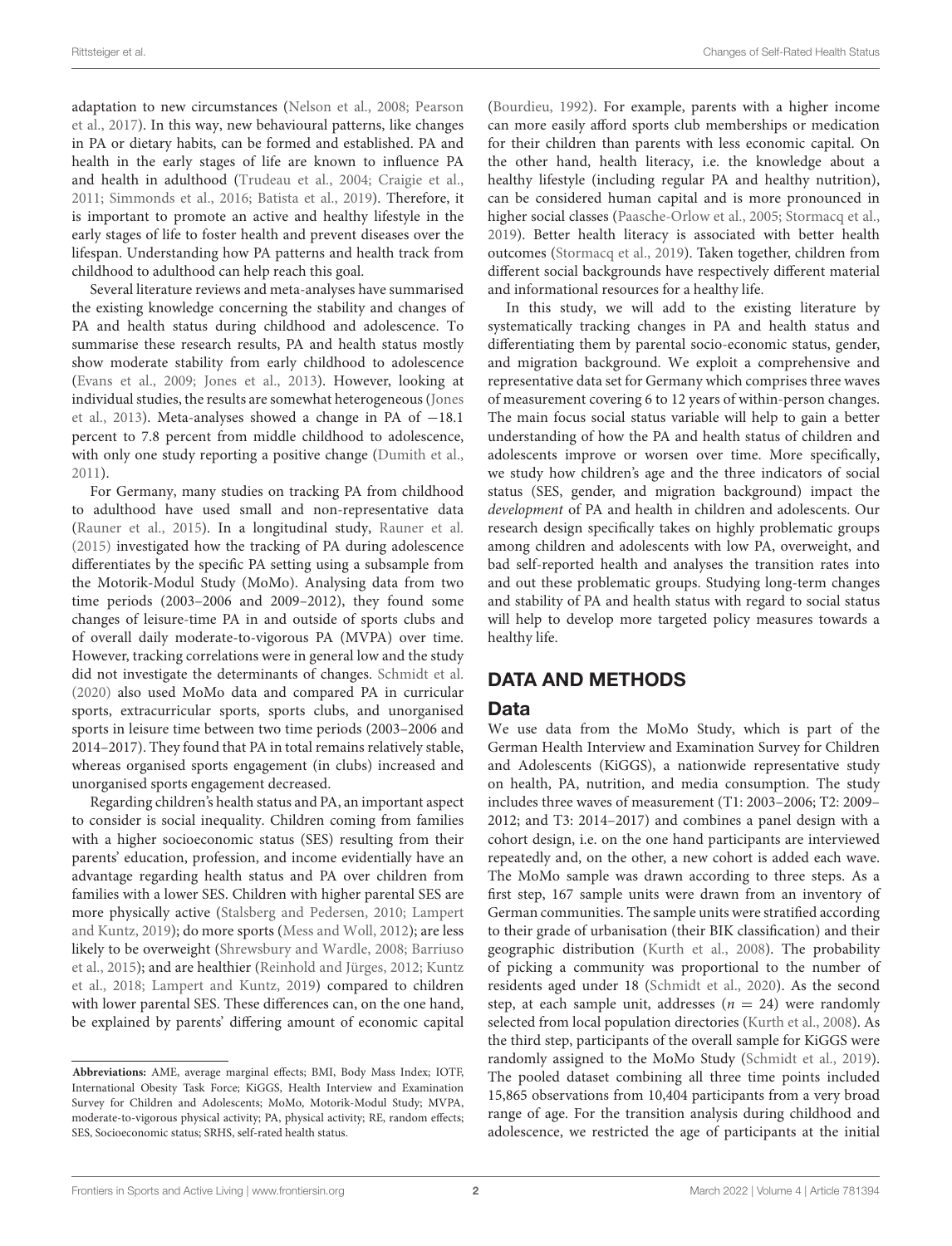time point (T1 or T2) to 6–17 years, and we only included participants who sequentially took part in more than one survey. This left us with 6,637 observations from 4,045 participants. Variables used for the analyses stem from self-reports of children, adolescents resp. their parents (depending on the age of the children). The transition from T1 to T2 included respondents with both measurements. The same applied to the transition from T2 to T3. Please note that the time interval between two points of measurement is five to six years on average. During data collection, all legal standards on ethics and data privacy were met [\(Kurth et al., 2008\)](#page-9-15).

### Measures of Health Status

To measure the latent concept of health, research has investigated a variety of health indicators, including cardiovascular health [\(Lavie et al., 2019\)](#page-9-16), pain or injury (e.g. [Myrtveit et al., 2014\)](#page-9-17), and mental health [\(Lubans et al., 2016\)](#page-9-18). First, we included overweight and adiposity because it has been shown that being overweight increases the risk of several diseases, such as cardiovascular diseases and depression, and negatively impacts health-related quality of life [\(Dankel et al., 2017\)](#page-9-19). Overweight is measured using the Body Mass Index (BMI), which is recommended by the International Obesity Task Force Childhood Group as well as the European Childhood Obesity Group (Kromeyer-Hauschild et al., [2001\)](#page-9-20). The metric BMI score has been categorised using percentile curves into underweight (> P BMI 18.5), normal weight, overweight (> P BMI 25–P BMI 30), and obese (> P BMI 30) [\(Cole and Lobstein, 2012\)](#page-9-21). We dichotomized the variable into no overweight (underweight and normal weight) and overweight (overweight and obese).

Second, we included the participants' self-rated health status SRHS because it captures their general, overall health condition. SRHS is measured by self-report using the question "How would you describe your health in general?", with possible answers being very good, good, fair, bad, and very bad, based on the recommendation of the World Health Organization [\(Bruin et al.,](#page-9-22) [1996\)](#page-9-22). For children under the age of 11, their parents were asked how they would describe their child's health in general. The answers are dichotomized into bad (very bad–fair) and good (good–very good) SRHS based on the described self-rated health ratings.

# Measures of PA

As for health, there are several ways to assess PA, e.g. using accelerometers [\(Bornstein et al., 2011\)](#page-9-23) or setting-specific measuring (e.g. [Rauner et al., 2015\)](#page-9-7). We included two general measurements of PA: daily MVPA and leisure sports engagement, measured by self-report. The MoMo PA questionnaire was tested and found to have similar reliability and validity to other internationally published PA questionnaires for youth (Jekauc et al., [2012\)](#page-9-24).

Daily MVPA was measured through the answers to the two following questions: "On how many days in the last seven days have you been physically active for at least 60 min per day?" and "On how many days are you physically active for at least 60 min in a typical week?" Before the questions were asked, PA was defined as activities that make the heart rate and respiration go up, followed by examples for PA (e.g. sports, riding a bicycle) [\(Schmidt et al., 2016\)](#page-10-8). The answers from both questions were combined and dichotomized into 0–1 days (low MVPA) and 2–7 days (high MVPA).

Leisure sports engagement combines the minutes per week spent doing sports outside school, i.e. in sports clubs and unorganised (outside of clubs) [\(Schmidt et al., 2016\)](#page-10-8). The respondents with zero minutes of leisure sports engagement (outside school) were assigned to the category of no sports engagement; respondents with at least one minute spent doing leisure sports per week were assigned to the category of sports engagement.

The four variables were constructed to differentiate the group showing highly problematic states of health and unhealthy forms of PA behaviour from the broad (normal) contrast group. As described, we used dichotomized groups of overweight/obese (vs. normal weight/underweight; for the sake of brevity, we phrase the dichotomy as "overweight" vs. "no overweight"), low SRHS (vs. high SRHS), low MVPA (vs. high MVPA), and no leisure sports (vs. at least some leisure sports). This strategy was chosen to analyse the transitions out of and into these problematic states over time, i.e. from T1 to T2 and from T2 to T3. In other words: This strategy allows to identify how likely it is to improve or worsen health status and PA at different stages of age.

# Social Status Variables: Age, Parental SES, Gender, and Migration Background

We included children's age at the time of the survey, parental SES, gender, and migration background in our analysis. Age is categorised into 6–10 years, 11–13 years, and 14–17 years at the respective initial state (T1 or T2). Parental SES is a combined measure of the highest education, profession, and income of the household a child lives in. Parents are assigned 1–7 points for each of the three dimensions so that their SES score ranges from 3 to 21. For the categorisation into low, medium, and high SES, the metric SES score was divided into five quintiles. The middle three quintiles are combined to form the category medium SES; the lowest quintile forms the category low SES; and the highest quintile becomes the high SES category. Therefore, the medium SES group contains 60 percent of all observations; the low SES group contains the lowest 20 percent of all observations; and the high SES group contains the highest 20 percent of all observations [\(Lampert et al., 2018\)](#page-9-25). Migration background includes children with a one-sided and with a two-sided migration background.

# Statistical Analysis

First, we start with a brief description of the dataset. We then show the prevalence estimators of problematic health status (SRHS [bad] and overweight) and unhealthy behaviour (MVPA [low] and no leisure sports engagement) at the three time points, while adjusting for the age composition of the surveys. As the second step, we investigate within-person changes of the health and PA indicators by reporting transition rates. The transition rate provide the likelihood of changing/not changing one category of the four dichotomous variables from T1 to T2 and from T2 to T3. As the third step, we conduct random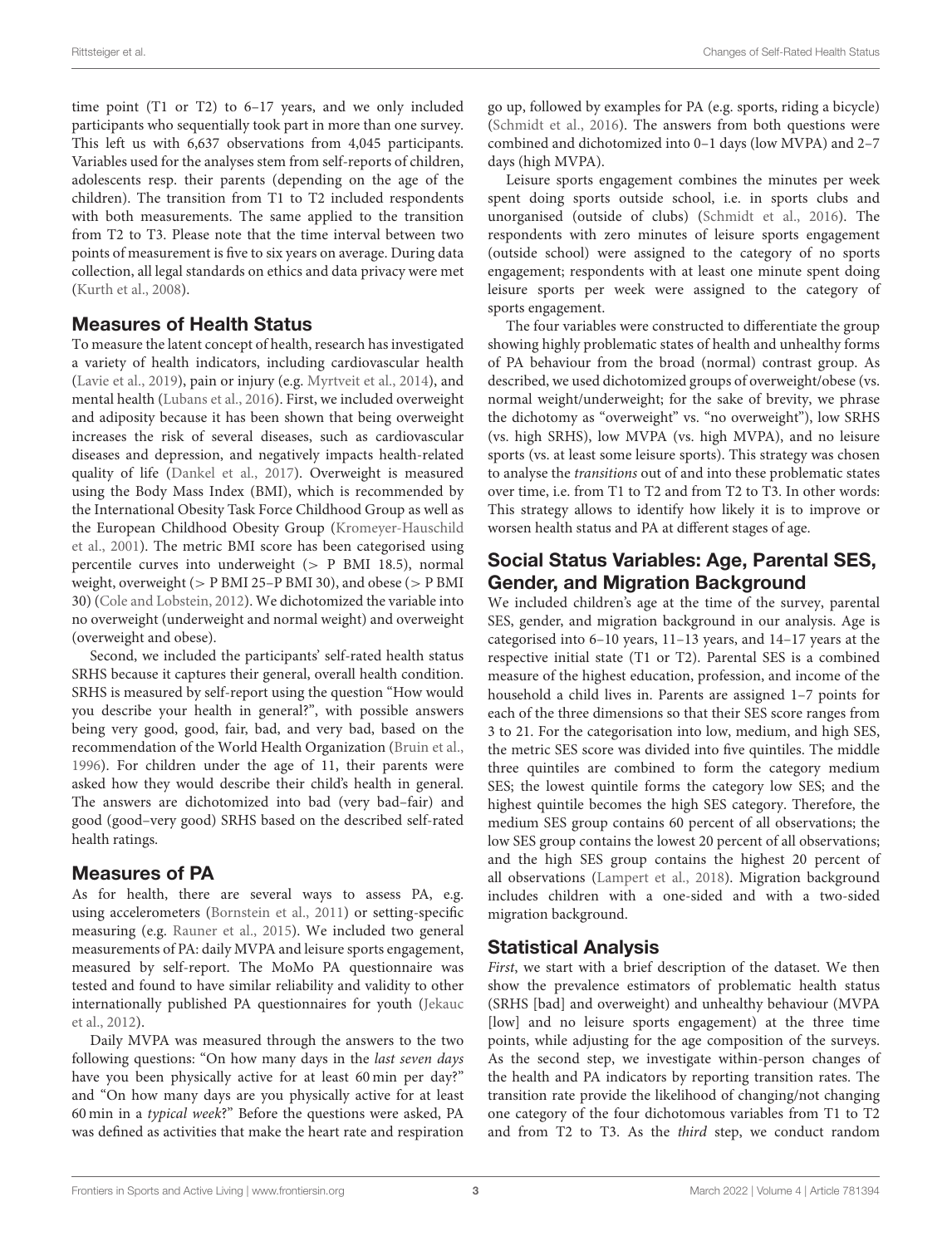effects (RE) logistic regression of the independent variables (age, SES, gender, and migration background) on the health status and PA indicators using the pooled dataset of all three waves (unbalanced panel). This gives overall effects of social status variables on the prevalence estimates. As the fourth step, we conduct separate logistic regressions for changing (i.e. improving resp. worsening) rates of the PA and health indicators using the (balanced) panel dataset of two time points respectively (T1 and T2; T2 and T3). Improving denotes the transition from a highly problematic (negative) initial state (bad SHRS, overweight, low MVPA, no leisure sports engagement) to a normal (positive) state (good SRHS, no overweight, normal MVPA, at least some leisure sports engagement). Worsening denotes the transition from a positive initial state to a negative state. To simplify the interpretation of the regression results, we calculated average marginal effects (AME) and their standard errors. The AME can be easily interpreted as the percentage change of the transition rates for the independent grouping variables against the reference category. All analyses were conducted using Stata 14.2.

### RESULTS

**[Table 1](#page-4-0)** shows all variables and their categories, including the number of observations (N) and percentages of valid cases (%) in each category. Please note that the pooled data set contains cases from all three waves and the number of cases available for further analysis vary due to selected sub-groups (e.g. transitions from T1 to T2) and missing values (e.g. migration background with a relatively high number of missing values). The main message of **[Table 1](#page-4-0)** is that the highly problematic groups of bad SRHS, overweight, low MVPA, and no leisure sports engagement make up about 7 to 18 percent of the respondents. Variables of social status cover a broad range of values—in all dimensions (parental SES, age, gender, migration background).

**[Table 2](#page-5-0)** provides a cross-sectional overview of prevalence estimation adjusted for the age composition of the three points of measurement (age categories added as control variables in logistic regression models). The prevalence of problematic health status and unhealthy behaviour increases for three of the four variables over time. The comparison of the 95% confidence intervals indicate that bad SRHS significantly grows from 6 percent (T1) to 10 percent (T3). Similarly, overweight is significantly more prevalent (21 percent) at T3 compared to T1 (16 percent). While MVPA does not change over points of measurement the proportion of children and adolescent not engaging in leisure sports at all increases from 16 percent to 20 percent.

In order to combine prevalence and transitions rates and to make their comparisons straightforward, we restricted the working sample to those study participants who took part in all three MoMo waves. This sample restriction changes the prevalence rates reported above slightly as **[Figure 1](#page-5-1)** depicts. At T1 and T2, there are lower prevalence rates compared to the cross-sectional analysis—most probably due to positive selection processes to participate in repeated surveys. Again, the prevalence rates of the restricted sample at T1, T2, and T3 are given in the respective columns (values in percent are given in square brackets with 95% confidence intervals). Comparing the first and the second time point, we see—for instance an increase in the prevalence of the problematic states and behaviours for three of four variables. Bad SRHS increased from 3 to 8 percent; overweight increased from 10 to 14 percent; low MVPA increased from 4 to 7 percent; and no leisure sports engagement remains stable at 14 percent. Comparing the second and third survey, we see an even slightly higher increase in the prevalence of the problematic groups. Looking at both the cross-sectional analysis and the restricted analysis of prevalence rates, one might conclude an overall deterioration across all four variables over time, specifically between T1 and T3.

**[Figure 1](#page-5-1)** also illustrates for the restricted sample at hand the transitions of observations of the dependent variables between the first and the second, as well as between the second and the third, survey. The blue dotted arrows indicate stability between points of measurement, green solid arrow depict improvements while red dashed arrows show changes to the worse. The transition rates are denoted next to the arrows can be interpreted as improving and worsening rates. For example, of the 10 percent of respondents with overweight in the first survey, 47 percent (0.47) improved to normal weight in the second survey. Of the 90 percent of respondents with normal weight in the first survey, 9 percent (0.09) had overweight in the second survey. In addition, **[Figure 1](#page-5-1)** contains a coefficient of association of the dichotomous variables at the two transitions (Kendall's tau b). The coefficients intuitively inform about how state of origin impacts the state of destination. For instance, the coefficients for the transitions of overweight are much higher the coefficients for the SRHS transitions, i.e. being overweight at T1 has a higher predictive information value for being overweight at T2, in comparison to the SRHS categories. Summarising the transition rates, SRHS, MVPA, and sports engagement show remarkable improvement over time. An improvement in overweight is visible, although the majority of overweight children stayed overweight across the three waves. Given positive states for all four indicators at the beginning of the process, all indicators show relatively low worsening rates.

Taking the descriptive picture of the prevalence and transition rates together, we see that the overall increase in the prevalence of problematic states of health and unhealthy behaviour is due to these low worsening rates of the majority, while the minority in the problematic states have some chance of improving. Comparing the first transition (T1–T2) to the second transition (T2–T3), we find rather similar results. Therefore, for the regression analysis, the two transitions are combined.

The estimates of the logistic regression models (reporting AME and standard errors) are depicted in **[Tables 3](#page-6-0)**, **[4](#page-6-1)**. **[Table 3](#page-6-0)** shows the results of the RE logistic regression, pooling all measurements from three time points. Coefficients can be interpreted as percentage changes in the probability of being in each of the less problematic states at all points of measurement (SRHS: good; no overweight; MVPA: at least some; Sports: at least some). In other words, this step in the analysis informs about how prevalence rates change with covariates. The variable Survey Participation indicates the wave in which an observation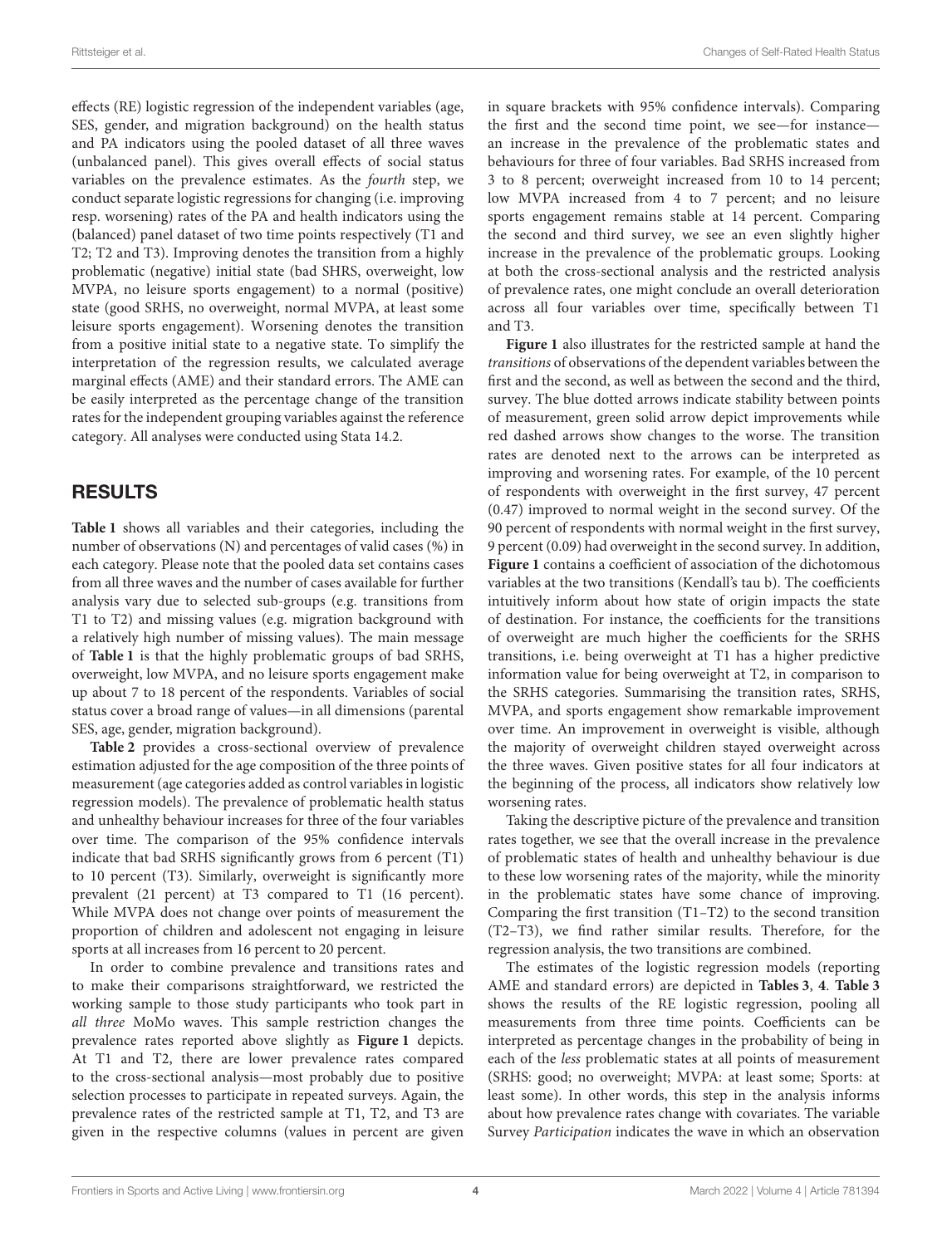<span id="page-4-0"></span>TABLE 1 | Distribution of variables from the working sample (pooled dataset).

| Variable                                      | <b>Categories</b>         | N (total 6,637)     | % of valid |
|-----------------------------------------------|---------------------------|---------------------|------------|
| Health status groups                          |                           |                     |            |
| Self-Reported Health-Status (SRHS)            |                           |                     |            |
|                                               | Bad/fair                  | 485                 | 7.7        |
|                                               | Good/very good            | 5,810               | 92.3       |
|                                               | missing values            | 342                 |            |
| Body-Mass-Index (IOTF)                        |                           |                     |            |
|                                               | Overweight/obese          | 1,039               | 17.6       |
|                                               | Normal weight/underweight | 4,850               | 82.7       |
|                                               | missing values            | 748                 |            |
| Physical activity groups                      |                           |                     |            |
| Moderate-to-vigorous physical activity (MVPA) |                           |                     |            |
|                                               | Low $(O-1$ days)          | 434                 | 6.8        |
|                                               | High (2-7 days)           | 5,943               | 93.2       |
|                                               | missing values            | 260                 |            |
| Engage in leisure sports                      |                           |                     |            |
|                                               | <b>No</b>                 | 1,085               | 16.8       |
|                                               | Yes                       | 5,358               | 83.2       |
|                                               | missing values            | 194                 |            |
| Social status variables                       |                           |                     |            |
| Parental Socio-Economic Status (SES)          |                           |                     |            |
|                                               | Low                       | 1,319               | 20.4       |
|                                               | Medium                    | 3,889               | 60.2       |
|                                               | High                      | 1,245               | 19.2       |
|                                               | missing values            | 184                 |            |
| Age at survey participation (in groups)       |                           |                     |            |
|                                               | 6-10 years                | 2,244               | 33.8       |
|                                               | $11-13$ years             | 1,976               | 29.8       |
|                                               | 14-17 years               | 2,417               | 36.4       |
|                                               | missing values            | $\mathsf{O}\xspace$ |            |
| Gender                                        |                           |                     |            |
|                                               | Male                      | 3,189               | 48.1       |
|                                               | Female                    | 3,448               | 51.9       |
|                                               | missing values            | $\mathsf{O}\xspace$ |            |
| Migration background                          |                           |                     |            |
|                                               | No                        | 4,761               | 87.2       |
|                                               | Yes                       | 702                 | 12.8       |
|                                               | missing values            | 1,174               |            |
| Survey participation (wave)                   |                           |                     |            |
|                                               | T1 (2003-2006)            | 2,342               | 35.3       |
|                                               | T2 (2009-2012)            | 2,889               | 43.5       |
|                                               | T3 (2014-2017)            | 1,406               | 21.2       |
|                                               | missing values            | $\circ$             |            |

MoMo/KiGGS; the sample used is restricted to children and adolescents who participated two or three times and who fell into age groups 6-17 years; 6,637 observations stem from 4,045 persons.

was measured. Reporting a SRHS is clearly affected by age groups: In the age group 11–13 years, the prevalence rate of a good SRHS is 7 percentage points less (compared to 6–10 years). In contrast, parental SES has a positive impact: the high SES group has 6 percentage point higher probability of a good SRHS. According to the results in the second column of **[Table 3](#page-6-0)**, children and adolescents with higher parental SES are more likely to have no overweight. To put it differently: They are less likely to be overweight. Compared to the first survey, measurements from the second and the third survey reveal a slightly lower tendency of being normal weight. If one controls the social status variables there seems to be a slight trend to overweight over time.

Older respondents and females are less likely to be physically active on more than one day of the week (MVPA, see third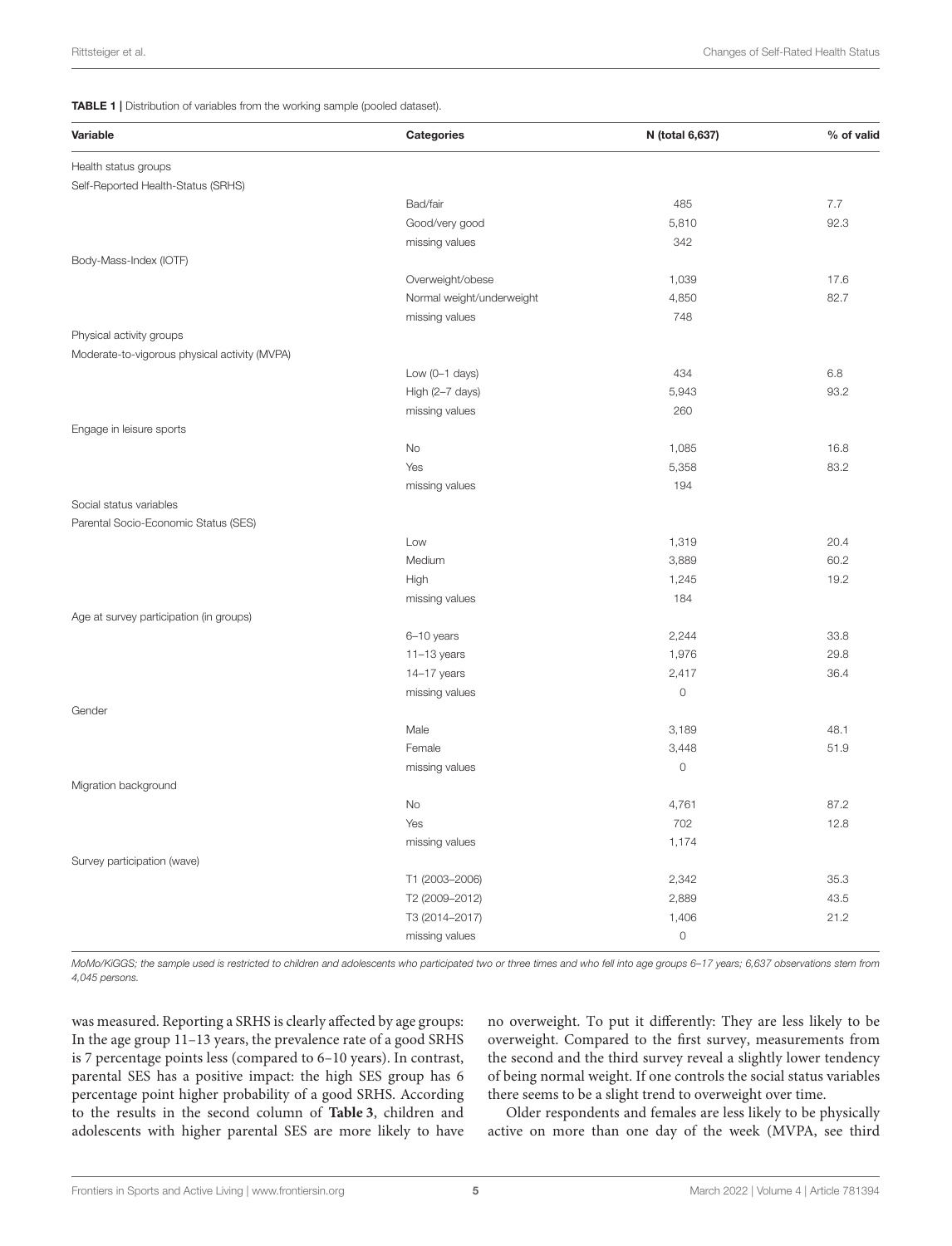<span id="page-5-0"></span>TABLE 2 | Prevalence estimators of problematic health status and unhealthy behaviour (cross-sectional data, adjusted for age composition).

| Status/behaviour     | Time of measurement | <b>Prevalence estimation</b> | 95% CI        | N     |
|----------------------|---------------------|------------------------------|---------------|-------|
| SHRS (bad)           | T1 (2003-2006)      | 6%                           | $5.3 - 7.4$   | 2,145 |
|                      | T2 (2009-2012)      | 8%                           | $6.7 - 8.6$   | 2,775 |
|                      | T3 (2014-2017)      | 10%                          | $8.5 - 11.7$  | 1,353 |
| Overweight/obese     | T1                  | 16%                          | 14.6-17.6     | 2,334 |
|                      | T <sub>2</sub>      | 17%                          | 15.9-19.0     | 2,380 |
|                      | T <sub>3</sub>      | 21%                          | 18.7-23.4     | 1,175 |
| MVPA (low, 0-1 days) | T1                  | 8%                           | $6.5 - 8.6$   | 2,134 |
|                      | T <sub>2</sub>      | 6%                           | $4.7 - 6.4$   | 2,865 |
|                      | T3                  | 8%                           | $6.8 - 9.7$   | 1,356 |
| No leisure sports    | T1                  | 16%                          | $14.6 - 17.5$ | 2,332 |
|                      | T <sub>2</sub>      | 16%                          | 14.6-17.3     | 2,783 |
|                      | T <sub>3</sub>      | 20%                          | 18.0-22.3     | 1,328 |

| T1 (2003-2006)<br>prevalence                 | transition rates |                         | T2 (2009-2012)<br>prevalence                 | transition rates |                         | T3 (2014-2017)<br>prevalence                 |
|----------------------------------------------|------------------|-------------------------|----------------------------------------------|------------------|-------------------------|----------------------------------------------|
| SRHS good<br>$[97\%; C1: 96.1-98.1]$         |                  | .93<br>.93<br>$N = 576$ | SRHS good<br>$[92\%; C1: 89.6-94.3]$         |                  | .89<br>.85<br>$N = 508$ | SRHS good<br>$[89\%; C1: 86.2-91.7]$         |
| <b>SRHS</b> bad<br>$[3\%; C1: 1.3-3.9]$      | .00              | .07<br>.07              | SRHS bad<br>$[8\%;$ CI: 5.7-10.4]            |                  | .11<br>.15              | SRHS bad<br>$[11\%; C1: 8.3-13.8]$           |
| No overweight<br>$[90\%; C1: 87.7-92.8]$     |                  | .91<br>.47<br>$N = 523$ | No overweight<br>$[86\%;$ CI: 83.5-89.4]     |                  | .89<br>.31<br>$N = 448$ | No overweight<br>$[79\%; CI: 76.2-83.6]$     |
| Overweight<br>$[10\%; C[:7.2-12.3]$          | 38               | .09<br>.53              | Overweight<br>$[14\%;$ CI: 10.6-16.5]        |                  | .11<br>.69              | Overweight<br>$[21\%; C1: 16.4-23.8]$        |
| MVPA high (2-7)<br>$[96\%;$ CI: 94.6-97.8]   |                  | .93<br>.95<br>$N = 553$ | MVPA high (2-7)<br>$[93\%; C1: 91.2-95.4]$   |                  | .91<br>.70<br>$N = 552$ | MVPA high (2-7)<br>$[90\%; C1: 87.5-92.5]$   |
| MVPA low (0-1)<br>$[4\%;$ CI: 3.2-5.4]       | $-01$            | .07<br>.05              | MVPA low (0-1)<br>$[7\%; C1: 4.6-8.8]$       | .13              | .09<br>.30              | MVPA low (0-1)<br>$[10\%:CI: 7.5-12.5]$      |
| Leisure sports<br>$[86\%;$ CI: 83.4-89.1]]   |                  | .88<br>.71<br>$N = 574$ | Leisure sports<br>$[86\%;$ CI: 83.0-88.7]    |                  | .83<br>.50<br>$N = 514$ | Leisure sports<br>$[79\%; CI: 75.0-82.2]$    |
| No leisure sports<br>$[14\%;$ CI: 11.9-16.6] | 17               | .12<br>.29              | No leisure sports<br>$[14\%;$ CI: 12.3-17.0] |                  | .17<br>.50              | No leisure sports<br>$[21\%; C1; 17.8-25.0]$ |

<span id="page-5-1"></span>FIGURE 1 | Transitions of the dependent variables between the surveys. MoMo/KiGGS; sample restricted to respondents who participated in all three waves within age of 6-17 years (when having been surveyed); number of cases also vary due to missing values; for prevalence rates 95%- confidence intervals are reported; dotted blue arrows represent stability across times of measurements; dashed red arrows represent transitions from the normal to the problematic group (worsening); solid green arrows represent transitions from the problematic to the normal group (improving); for each transition table Kendall's Tau b reported as an indicator of strength of the association (range of value from −1 to +1). An association indicates whether the distribution of participants into dichotomous categories at an earlier time of measurement has a notable predictive power for the distribution at the subsequent measurement.

column of **[Table 3](#page-6-0)**). Compared to the first survey, measurements from the second survey now reveal a slightly higher (normal) activity, whereas measurements from the third survey are not significantly different from those of the first survey. Participants with medium and high parental SES are more likely to actively engage in sports compared to participants with low parental SES, whereas females and participants with a migration background are less likely to engage in leisure sports. So far, the analysis reveals interesting and consistent patterns of health status and PA with social status variables. Parental SES positively correlates with three of four indicators for good health status and healthy behaviour while girls are less active in PA, and participants at a higher age (11-13, and 14-17) tend to report lower SRHS and to be less active, specifically regarding MVPA.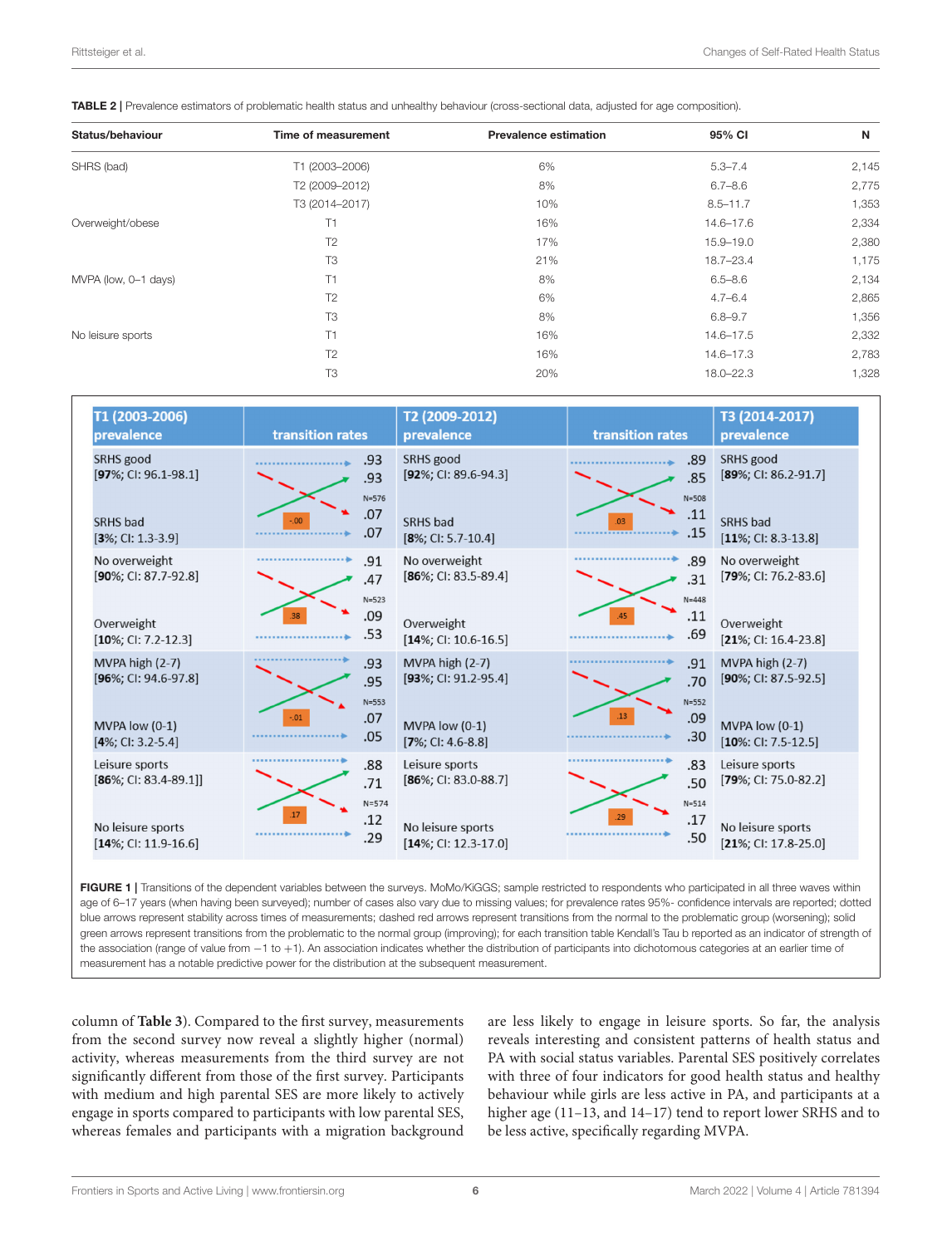<span id="page-6-0"></span>

|  | TABLE 3   Logistic regression of (positive) health status and (positive) PA indicators on social status variables (Random effects; average marginal effects). |
|--|---------------------------------------------------------------------------------------------------------------------------------------------------------------|
|  |                                                                                                                                                               |

|                                 |                | SRHS (good) | No overweight | <b>MVPA (high)</b> | Leisure sports (yes) |
|---------------------------------|----------------|-------------|---------------|--------------------|----------------------|
| Age (Ref: 6-10)                 | $11 - 13$      | $-0.07***$  | $-0.02$       | $-0.03***$         | 0.02                 |
|                                 |                | (0.016)     | (0.012)       | (0.008)            | (0.012)              |
|                                 | $14 - 17$      | $-0.05***$  | 0.001         | $-0.07***$         | $-0.03*$             |
|                                 |                | (0.013)     | (0.012)       | (0.009)            | (0.013)              |
| Parental SES (Ref: Low)         | Medium         | $0.03**$    | $0.03*$       | $0.02*$            | $0.08***$            |
|                                 |                | (0.010)     | (0.014)       | (0.009)            | (0.015)              |
|                                 | High           | $0.06***$   | $0.08***$     | 0.02               | $0.16***$            |
|                                 |                | (0.015)     | (0.017)       | (0.012)            | (0.016)              |
| Gender (Ref: Male)              | Female         | $-0.006$    | 0.004         | $-0.04***$         | $-0.05***$           |
|                                 |                | (0.007)     | (0.011)       | (0.007)            | (0.011)              |
| Migration background (Ref: No)  | Yes            | $-0.02*$    | $-0.005$      | $-0.01$            | $-0.05***$           |
|                                 |                | (0.010)     | (0.016)       | (0.010)            | (0.014)              |
| Participation: Survey (Ref. T1) | T2             | 0.001       | $-0.02*$      | $0.03***$          | $-0.003$             |
|                                 |                | (0.008)     | (0.010)       | (0.008)            | (0.010)              |
|                                 | T <sub>3</sub> | 0.01        | $-0.06*$      | 0.03               | $-0.02$              |
|                                 |                | (0.016)     | (0.027)       | (0.015)            | (0.025)              |
| N                               |                | 4,971       | 4,779         | 5,056              | 5,164                |

MoMo/KiGGS, working sample, pooled data from T1, T2, and T3.

\*p < 0.10, \*\*p < 0.05, \*\*\*p < 0.001; standard errors in parentheses; random effects models consider the error terms to be nested within persons; average marginal effects (AME) estimate the change in prevalence rates against the reference category of independent variables.

<span id="page-6-1"></span>TABLE 4 | Logistic regression of the health status and PA indicators, differentiated by improving and worsening (average marginal effects).

|                                |           | <b>SRHS</b> |           | No overweight |            | <b>MVPA</b> |           | <b>Sports</b> |            |
|--------------------------------|-----------|-------------|-----------|---------------|------------|-------------|-----------|---------------|------------|
|                                |           | Improving   | Worsening | Improving     | Worsening  | Improving   | Worsening | Improving     | Worsening  |
| Age (Ref: 6-10)                | $11 - 13$ | 0.00        | 0.01      | 0.04          | 0.01       | $-0.01$     | $0.04***$ | $-0.11$       | $0.05***$  |
|                                |           | (0.06)      | (0.01)    | (0.06)        | (0.02)     | (0.06)      | (0.01)    | (0.05)        | (0.02)     |
|                                | $14 - 17$ | $-0.14*$    | $-0.01$   | $-0.10$       | 0.04       | $-0.10$     | $0.06***$ | $-0.03$       | 0.02       |
|                                |           | (0.07)      | (0.01)    | (0.07)        | (0.02)     | (0.06)      | (0.01)    | (0.05)        | (0.02)     |
| Parental SES (Ref: Low)        | Medium    | $-0.14**$   | $-0.03*$  | 0.04          | $-0.05*$   | 0.06        | $-0.02$   | $0.10*$       | $-0.09***$ |
|                                |           | (0.05)      | (0.01)    | (0.06)        | (0.02)     | (0.07)      | (0.01)    | (0.05)        | (0.02)     |
|                                | High      | $-0.13$     | $-0.04*$  | 0.09          | $-0.09***$ | $0.18*$     | $-0.03*$  | 0.08          | $-0.13***$ |
|                                |           | (0.09)      | (0.02)    | (0.09)        | (0.02)     | (0.07)      | (0.02)    | (0.08)        | (0.02)     |
| Gender (Ref: Male)             | Female    | $-0.13*$    | $0.02*$   | 0.03          | $-0.03*$   | $-0.02$     | $0.04***$ | 0.03          | $0.05***$  |
|                                |           | (0.05)      | (0.01)    | (0.05)        | (0.01)     | (0.06)      | (0.01)    | (0.04)        | (0.01)     |
| Migration background (Ref: No) | Yes       | $-0.23**$   | 0.02      | $-0.01$       | 0.02       | $-0.01$     | $-0.00$   | $-0.04$       | 0.01       |
|                                |           | (0.08)      | (0.02)    | (0.08)        | (0.02)     | (0.08)      | (0.01)    | (0.06)        | (0.02)     |
| N at risk                      |           | 223         | 3,411     | 338           | 1,904      | 221         | 3,471     | 540           | 3,155      |

MoMo/KiGGS, pooled data for transitions from T1 to T2, and from T2 to T3.

 $p'$ o < 0.10, \*\*p < 0.05, \*\*\*p < 0.001 standard errors in parentheses.

The final step of analysis will show if the coefficients differ between respondents who improve and respondents who worsen their behaviour. The working sample now contains all participants who sequentially took part at least twice. Because transition rates were rather similar for both transitions, data have been pooled for transitions T1 to T2 and T2 to T3—as already mentioned, for both directions of change—improving and worsening—**[Table 4](#page-6-1)** shows that age mainly affects the PA indicators in a negative way, and barely affects the health

indicators. Older children are more likely to worsen their MVPA and sports engagement. The oldest age group (aged 14–17) is less likely to improve its SRHS compared to the youngest age group (aged 6–10). Parental SES affects both health and PA indicators. Compared to children and adolescents with a low parental SES, children and adolescents with higher parental SES are less likely to improve their SRHS, but also less likely to worsen it; therefore, their SRHS is more stable. Children and adolescents with a high parental SES are also less likely to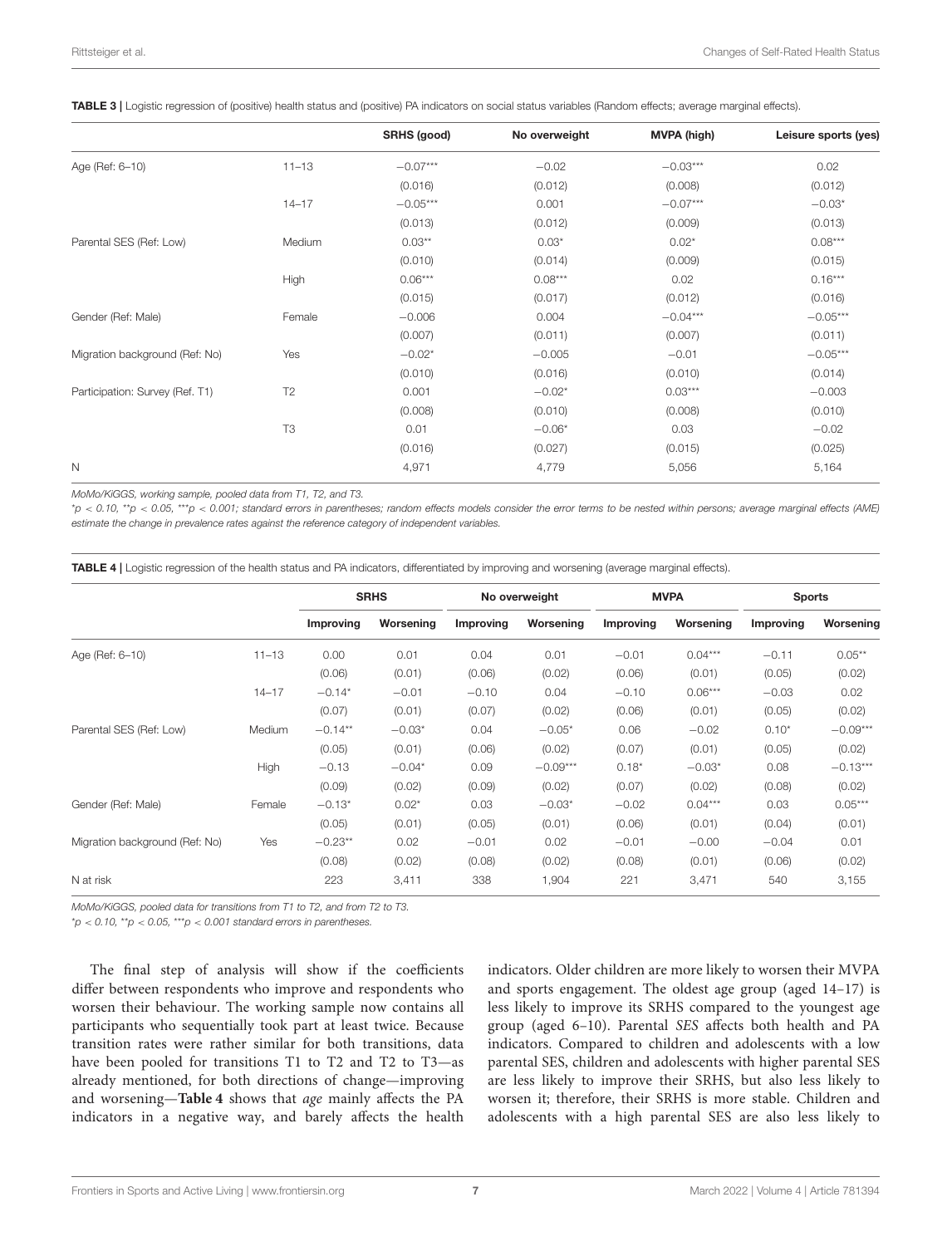worsen from no overweight to overweight. Regarding the PA indicators, they are more likely to improve and less likely to worsen their MVPA, and less likely to worsen their leisure sports engagement. Overall, parental SES shows positive health effects, mainly by reducing the likelihood of worsening PA and health status indicators.

There are differentiating trends by gender. Girls are more likely to worsen their MVPA and sports engagement than boys i.e. girls who are physically active are more likely to lower their PA over time than boys. However, girls who are not physically active are not less likely to improve their PA than boys. Finally, migration background only correlates with SRHS. Children and adolescents with a migration background are less likely to improve their SRHS compared to their peers without a migration background.

### **DISCUSSION**

The results of the present study show that children and adolescents with highly problematic health and PA states have rather good chances to improve later on, with the clear exception of being overweight. If children are overweight at their first measurement, they stay overweight with a probability of about 53 percent, and if children are overweight at their second measurement, they stay overweight with an even higher probability of about 69 percent. At the same time, children and adolescents who show good health and PA states at earlier stages have a low transition rate to the highly problematic health groups (from 7 to 17 percent). The consistently and often-reported research results on the average decline of PA during adolescence [\(Evans et al., 2009;](#page-9-4) [Dumith et al., 2011\)](#page-9-6) are the result of these two counteracting transition processes. Taken together, the growing decline of PA for adolescents (on average) mainly feeds out of a small transition rate of the larger group being in "normal" states earlier, while SRHS and sports engagement improve for the smaller (highly problematic) group. In our transitory analysis, we found only small negative effects of higher age on sports engagement (MVPA). This is in line with a recent study, also using MoMo data, in which [Schmidt et al. \(2020\)](#page-10-3) found that PA remained fairly stable among children and adolescents as well.

In contrast to the SRHS and PA indicators, overweight is mostly stable over time, i.e. the transition rate out of being overweight is relatively small, at least the smallest given all other transitions under study. In other words, children and adolescents who are overweight have a significant likelihood to stay overweight in the second and third measurements. This is in line with the results of [Schienkiewitz et al. \(2018\)](#page-10-9), who compare children's overweight in the first and second wave of KiGGS, as well as [Spengler et al. \(2014\)](#page-10-10), who even show an increase in overweight over time using MoMo data. High parental SES has a double impact: it negatively affects the chances of being in the highly problematic group (in the early stages) and causes the transition rates to worsen across the measurements. Thus, high parental SES works—to a certain extent—as a factor preventing the development of overweight during childhood and adolescence, while losing the status of overweight is not affected by parental SES. Thus, high parental SES literally has a ratchet effect.

When investigating the correlation of age with health and the PA of children and adolescents in Germany, the German school system should be considered. From the ages of 6 to 10, children in Germany typically go to primary school (Grades 1– 4). In Grade 4, children and their parents must decide on a secondary school type based on the child's grades and abilities [\(Wiedenhorn, 2011\)](#page-10-11). The transition from primary to secondary school is accompanied by major changes in children's lives e.g. longer hours of schooling and longer commutes, new subjects, new friends, and new teachers [\(Harazd and Schürer,](#page-9-26) [2006\)](#page-9-26)—which influence children's well-being and PA. [Krampen](#page-9-27) [\(2013\)](#page-9-27) reports significant discontinuities in German children's subjective well-being, e.g. negative changes before and after educational transitions. In accordance with [Pearson et al. \(2017\)](#page-9-1), who found that educational transitions lead to an increase in sedentary time, we detected a reduction in sports engagement for older age groups (11–13 and 14–17). In particular, the likelihood of the MVPA worsening is higher for these groups compared to children in primary school.

Regarding the research question of how the measures of social inequality influence the development of health status and PA of children and adolescents, we see that the different indicators of social inequality influence specific indicators of PA and health status. Controlling for parental SES, migration background was mainly irrelevant—with the exception of the chances of improving low SRHS. As already discussed, parental SES mainly correlates with being overweight, while gender is relevant for sports engagement and its changes. In this respect, our analysis reveals differentiated results. Girls with good PA measurements are more likely to worsen their PA engagement over time than boys, while girls with bad PA are not more or less likely to improve their PA than boys. This can be used to take measures that specifically target groups at risk of not improving or worsening. For example, to support girls' PA, measures must not only target girls with bad PA and encourage them to improve their engagement; they must also target girls with good PA and encourage them not to worsen their engagement.

#### Limitations

Although we used informative longitudinal (high-quality) data for a representative sample of German children and adolescents, the present study is subject to some limitations. The first limitation is the assessment of the dependent variables SRHS, MVPA, and sports engagement by self-reporting, which is particularly difficult for young children. However, all children under the age of 11 were accompanied by a parent or other responsible adult who could check and confirm their answers or help with assessing time frames [\(Bös et al.,](#page-9-28) [2009\)](#page-9-28). Self-reporting methods have limitations, such as recall bias and biassed answers due to social desirability (Adams et al., [2005\)](#page-9-29). For instance, the latter might explain why an overwhelming majority of respondents reported at least a good SRHS [\(Camerini and Schulz, 2018\)](#page-9-30). However, objective measures of PA like accelerometers or pedometers also have severe limitations, such as short time intervals for measuring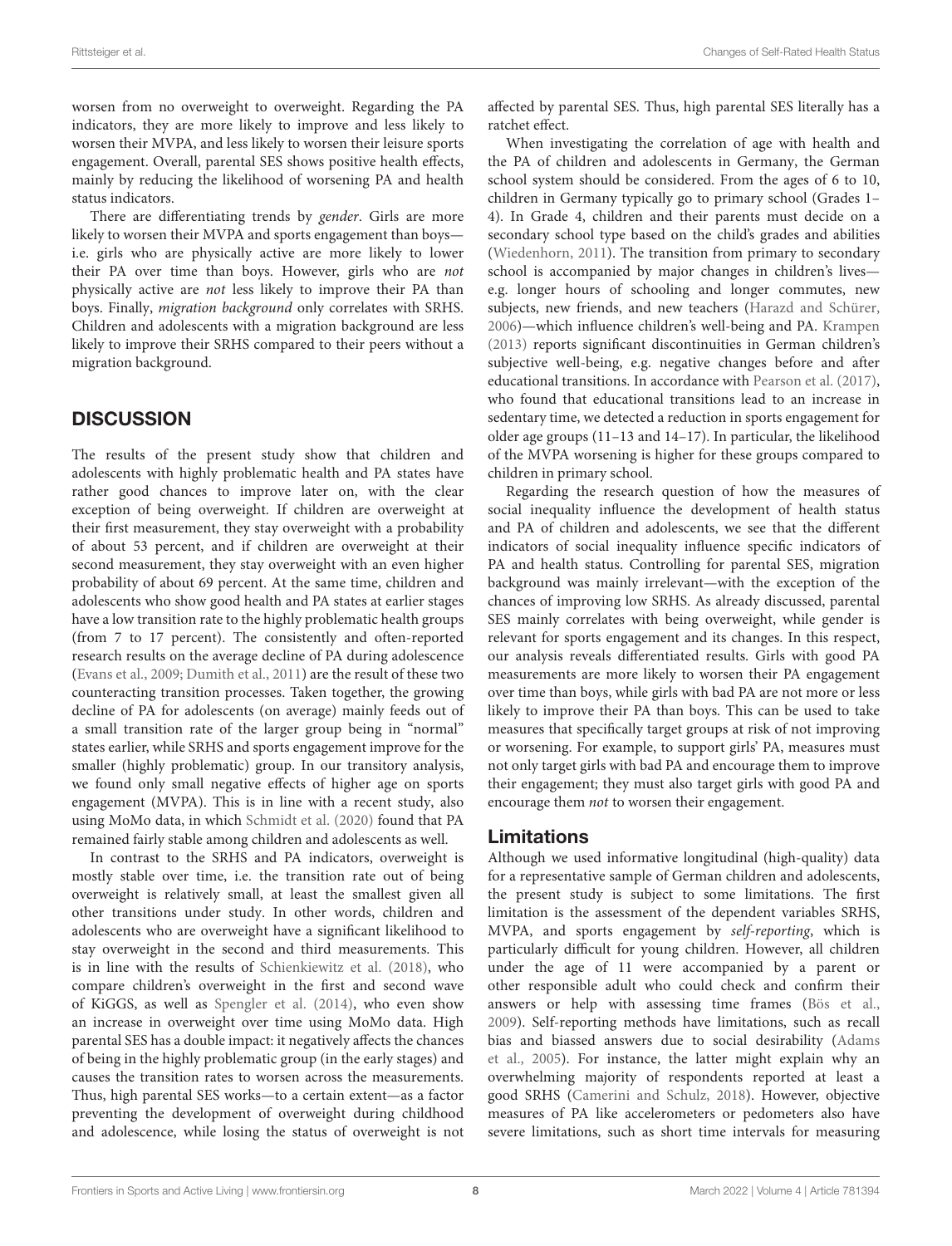PA. Furthermore, they do not account for seasonality effects. Therefore, we assume that self-reporting is an adequate and sufficiently reliable source to measure habitual MVPA and usual sports engagement.

In more detail, SRHS was not reported by children under the age of 11, but instead by their parents, which might lead to skewed results for the age group of 6 to 10-year olds. For children aged 11 and above, we have observations from children and from parents reporting on the child's SRHS. In the overwhelming majority of cases, the child's response did not exactly match the parent's response, and the children themselves tended to report a worse SRHS than their parents. For children under the age of 11, we can therefore assume that their actual SRHS is worse than what was shown in our results.

A further aspect concerning two of the dependent variables might be that MVPA and sports engagement overlap to some degree, since both measure habitual PA. However, we purposely differentiated between the two, first to investigate whether there were differences between daily general PA (which for instance also includes walking to the train station) and PA that is specifically perceived as doing leisure sports outside school; and second, the two indicators were measured differently (days vs. minutes) because we assumed this might yield different results. Robustness checks were carried out by using different categorizations of MVPA (0–4 and 5–7 days) and leisure sports (split at the mean). The regression analysis led to similar results (not shown). Comparing both habitual PA variables, MVPA categorises a much more problematic group of respondents as being physically inactive beyond the decision to engage consciously in leisure sports.

The second general limitation of the present study is its lack of causal inference. We simply cannot manipulate the independent variables (parental SES; gender; migration background), for obvious reasons. In addition, these variables usually do not change for a person over time. Even though we have analysed time-specific processes, we do not intend to draw a causal conclusion from the covariates under study. Further research is needed to address why we find the ratchet effect of parental SES. So far, we could speculate about possible "class" differences regarding nutrition, actively doing sports, and other aspects of habitual lifestyle.

Lastly, we must consider the time between the three waves and its influence on our analysis. The three surveys were conducted from 2003–2006 (T1), 2009–2012 (T2), and 2014– 2017 (T3). As already mentioned, the mean time between the first and the second survey for the respondents was six years (a range of 6–7 years). Between the second and the third survey, the time was a bit shorter  $-4.8$  years (a range of  $4-$ 8 years). Between all three surveys, political and social changes occurred. For example, in 2008, the IN FORM initiative of the German Federal Ministry of Food and Agriculture and the Federal Ministry of Health started, which led to changes in health awareness, as well as in health behaviour (Bundesministerium für Ernährung und Landwirtschaft (BMEL), [2019\)](#page-9-31). We cannot rule out that these programmes impacted our respondents' health and PA independently from the influence of our independent variables.

# **CONCLUSION**

The present study reveals complex longitudinal changes in health status and PA behaviour during childhood and adolescence. Different social groups of children and adolescents have different likelihoods of improving or worsening their health status and PA. In this context, we found that high parental SES is accompanied by a ratchet effect, particularly with regard to overweight. Groups with a lower parental SES are at higher risk of worsening their health behaviour. Therefore, policy measures must target specific groups to consider the influence of social status indicators on health status and PA and to promote an active and healthy lifestyle. Taken together, the present study indicates that all four variables of health status and PA, and even more importantly, most transitions of improving and worsening, are correlated in a specific manner with social status, even beyond parental SES. Particularly, there seems to be a need for age and gender-specific programs to address the worsening of PA during adolescence.

# DATA AVAILABILITY STATEMENT

The complete dataset cannot be made publicly available because informed consent from study participants did not cover public deposition of data. However, the restricted dataset underlying the reported findings and the syntax files (Stata 14.2) are archived at the Institute of Sports and Sports Science of the Karlsruhe Institute of Technology (KIT) and can be accessed by interested researchers on-site. Enquiries regarding on-site access to the restricted dataset and syntax files should be submitted to Prof. Dr. Alexander Woll, Karlsruhe Institute of Technology, Engler-Bunte-Ring 15, 76131 Karlsruhe, Germany [\(alexander.woll@kit.edu\)](mailto:alexander.woll@kit.edu).

# ETHICS STATEMENT

Ethical review and approval was not required for the study on human participants in accordance with the local legislation and institutional requirements. Written informed consent to participate in this study was provided by the participants' legal guardian/next of kin.

# AUTHOR CONTRIBUTIONS

LR conducted the data analysis and was mainly responsible for writing the article. TH developed the analytical design and contributed to writing. DO, HW, SS, and SK compiled and preprocessed the data and commented on earlier versions of the paper. AW (PI) successfully applied for funding for this research and contributed to writing. All authors contributed to the article and approved the submitted version.

# FUNDING

This work has been developed using data from the MoMo Study (2009–2021), Physical fitness and physical activity as determinants of health development in children and adolescents.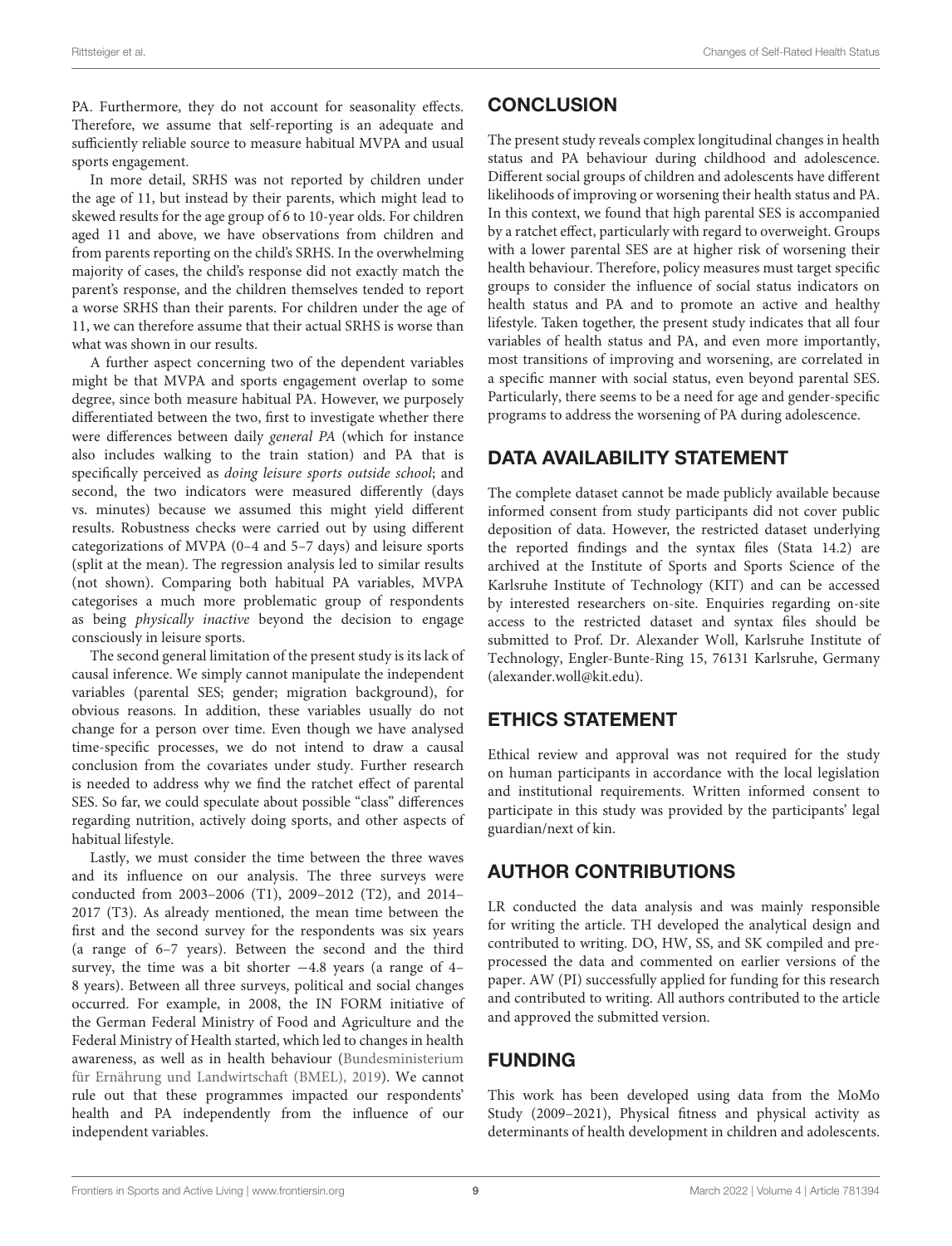The MoMo Study is funded by the Federal Ministry of Education and Research (Funding Reference Number: 01ER1503). TH was supported by EXC2035, The Politics of Inequality, at the University of Konstanz.

### **REFERENCES**

- <span id="page-9-29"></span>Adams, S. A., Matthews, C. E., Ebbeling, C. B., Moore, C. G., Cunningham, J. E., and Fulton, J. (2005). The effect of social desirability and social approval on self-reports of physical activity. Am. J. Epidemiol. 161, 389–398. doi: [10.1093/aje/kwi054](https://doi.org/10.1093/aje/kwi054)
- <span id="page-9-10"></span>Barriuso, L., Miqueleiz, E., Albaladejo, R., Villanueva, R., Santos, J. M., and Regidor, E. (2015). Socioeconomic position and childhood-adolescent weight status in rich countries: a systematic review, 1990–2013. BMC Pediatr. 15:129. doi: [10.1186/s12887-015-0443-3](https://doi.org/10.1186/s12887-015-0443-3)
- <span id="page-9-3"></span>Batista, M. B., Romanzini, C. L. P., Barbosa, C. C. L., Blasquez Shigaki, G., Romanzini, M., and Ronque, E. R. V. (2019). Participation in sports in childhood and adolescence and physical activity in adulthood: a systematic review. J. Sports Sci. 37, 2253–2262. doi: [10.1080/02640414.2019.1627696](https://doi.org/10.1080/02640414.2019.1627696)
- <span id="page-9-23"></span>Bornstein, D. B., Beets, M. W., and Byun, W., and McIver, K. (2011). Accelerometer-derived physical activity levels of preschoolers: a meta-analysis. J. Sci. Med. Sport 14, 504–511. doi: [10.1016/j.jsams.2011.05.007](https://doi.org/10.1016/j.jsams.2011.05.007)
- <span id="page-9-28"></span>Bös, K., Worth, A., Opper, E., Oberger, J., and Woll, A. (eds.). (2009). Motorik-Modul: eine Studie zur motorischen Leistungsfähigkeit und körperlich-sportlichen Aktivität von Kindern und Jugendlichen in Deutschland. Abschlussbericht zum Forschungsprojekt. Baden-Baden: Nomos-Verlag.

<span id="page-9-13"></span>Bourdieu, P. (1992). Die verborgenen Mechanismen der Macht. Hamburg: VSA

- <span id="page-9-22"></span>Bruin, De., Picavet, A., and Nossikov, H. S. J. A. (eds.). (1996). Health Interview Surveys: Towards International Harmonization of Methods and Instruments. Copenhagen: World Health Organization, Regional Office for Europe;.
- <span id="page-9-31"></span>Bundesministerium für Ernährung und Landwirtschaft (BMEL), Bundesministerium für Gesundheit (BMG). (eds.). (2019). Abschlussbericht der Evaluation des Nationalen Aktionsplans IN FORM. Available online at: [https://www.in-form.de/fileadmin/Dokumente/PDF/01BMEL\\_IN\\_FORM\\_](https://www.in-form.de/fileadmin/Dokumente/PDF/01BMEL_IN_FORM_Abschlussbericht_Web-PDF_barrierefrei.pdf) [Abschlussbericht\\_Web-PDF\\_barrierefrei.pdf](https://www.in-form.de/fileadmin/Dokumente/PDF/01BMEL_IN_FORM_Abschlussbericht_Web-PDF_barrierefrei.pdf)
- <span id="page-9-30"></span>Camerini, A. L., and Schulz, P. J. (2018). Social desirability bias in childreport social well-being: evaluation of the children's social desirability short scale using item response theory and examination of its impact on selfreport family and peer relationships. Child Indic. Res. 11, 1159–1174. doi: [10.1007/s12187-017-9472-9](https://doi.org/10.1007/s12187-017-9472-9)
- <span id="page-9-21"></span>Cole, T. J., and Lobstein, T. (2012). Extended international (IOTF) body mass index cut-offs for thinness, overweight and obesity: extended international BMI cut-offs. Pediatr. Obes. 7, 284–294. doi: [10.1111/j.2047-6310.2012.00064.x](https://doi.org/10.1111/j.2047-6310.2012.00064.x)
- <span id="page-9-2"></span>Craigie, A. M., Lake, A. A., Kelly, S. A., Adamson, A. J., and Mathers, J. C. (2011). Tracking of obesity-related behaviours from childhood to adulthood: a systematic review. Maturitas [70, 266–284. doi: 10.1016/j.maturitas.201](https://doi.org/10.1016/j.maturitas.2011.08.005) 1.08.005
- <span id="page-9-19"></span>Dankel, S. J., Loenneke, J. P., and Loprinzi, P. D. (2017). Health outcomes in relation to physical activity status, overweight/obesity, and history of overweight/obesity: a review of the WATCH Paradigm. Sports Med. 47, 1029–1034. doi: [10.1007/s40279-016-0641-7](https://doi.org/10.1007/s40279-016-0641-7)
- <span id="page-9-6"></span>Dumith, S. C., Gigante, D. P., Domingues, M. R., and Kohl, H. W. (2011). Physical activity change during adolescence: a systematic review and a pooled analysis. Int. J. Epidemiol. 40, 685–698. doi: [10.1093/ije/dyq272](https://doi.org/10.1093/ije/dyq272)
- <span id="page-9-4"></span>Evans, J. M. M., Shelia, C. M., Kirk, A., and Crombie, I. K. (2009). Tracking of physical activity behaviours during childhood, adolescence and young adulthood: a systematic review. J. Epidemiol. Community Health 63(Suppl. 2), 9. doi: [10.1136/jech.2009.096701i](https://doi.org/10.1136/jech.2009.096701i)
- <span id="page-9-26"></span>Harazd, B., and Schürer, S. (2006). "Veränderungen der Schulfreude von der Grundschule zur weiterführenden Schule," in Risikofaktoren kindlicher Entwicklung. Migration, Leistungsangst und Schulübergang, ed A. Schründer-Lenzen (Wiesbaden: VS Verlag für Sozialwissenschaften), 208–222. doi: [10.1007/978-3-531-90075-9\\_11](https://doi.org/10.1007/978-3-531-90075-9_11)
- <span id="page-9-24"></span>Jekauc, D., Reimers, A. K., Wagner, M. O., and Woll, A. (2012). Prevalence and socio-demographic correlates of the compliance with the physical activity

# ACKNOWLEDGMENTS

Authors would like to thank two reviewers and the editor for their valuable feedback and suggestions to improve the manuscript.

guidelines in children and adolescents in Germany. BMC Public Health 12, 714. doi: [10.1186/1471-2458-12-714](https://doi.org/10.1186/1471-2458-12-714)

- <span id="page-9-5"></span>Jones, R. A., Hinkley, T., Okely, A. D., and Salmon, J. (2013). Tracking physical activity and sedentary behavior in childhood. A systematic review. Am. J. Prev. Med. 44, 651–658. doi: [10.1016/j.amepre.2013.03.001](https://doi.org/10.1016/j.amepre.2013.03.001)
- <span id="page-9-27"></span>Krampen, G. (2013). Subjective well-being of children in the context of educational transitions: cross-sequential results from two European countries with different school systems. Eur. J. Psychol. 9, 744–763. doi: [10.5964/ejop.v9i4.668](https://doi.org/10.5964/ejop.v9i4.668)
- <span id="page-9-20"></span>Kromeyer-Hauschild, K., Wabitsch, M., Kunze, D., Geller, F., Geiß, H. C., and Hesse, V. (2001). Perzentile für den Body-mass-Index für das Kindes- und Jugendalter unter Heranziehung verschiedener deutscher Stichproben. Monatsschr Kinderheilkd [149, 807–818. doi: 10.1007/s001120](https://doi.org/10.1007/s001120170107) 170107
- <span id="page-9-12"></span>Kuntz, B., Rattay, P., Poethko-Müller, C., Thamm, R., Hölling, H., and Lampert, T. (2018). Soziale Unterschiede im Gesundheitszustand von Kindern und Jugendlichen in Deutschland – Querschnittergebnisse aus KiGGS Welle 2. J. Health Monit. 3, 19–36. doi: [10.17886/RKI-GBE-2018-076](https://doi.org/10.17886/RKI-GBE-2018-076)
- <span id="page-9-15"></span>Kurth, B. M., Kamtsiuris, P., Hölling, H., Schlaud, M., Dölle, R., et al. (2008). The challenge of comprehensively mapping children's health in a nation-wide health survey: design of the German KiGGS-Study. BMC Public Health 8, 196. doi: [10.1186/1471-2458-8-196](https://doi.org/10.1186/1471-2458-8-196)
- <span id="page-9-25"></span>Lampert, T., Hoebel, J., Kuntz, B., Müters, S., and Kroll, L. E. (2018). Messung des sozioökonomischen Status und des subjektiven sozialen Status in KiGGS Welle 2. J. Health Monit. 3, 114–133. doi: [10.17886/RKI-GBE-2018-016](https://doi.org/10.17886/RKI-GBE-2018-016)
- <span id="page-9-8"></span>Lampert, T., and Kuntz, B. (2019). Auswirkungen von Armut auf den Gesundheitszustand und das Gesundheitsverhalten von Kindern und Jugendlichen: Ergebnisse aus KiGGS Welle 2. Bundesgesundheitsbl 62, 1263–1274. doi: [10.1007/s00103-019-03009-6](https://doi.org/10.1007/s00103-019-03009-6)
- <span id="page-9-16"></span>Lavie, C. J., Ozemek, C., Carbone, S., Katzmarzyk, P. T., and Blair, S. N. (2019). Sedentary behavior, exercise, and cardiovascular health. Circ. Res 124, 799–815. doi: [10.1161/CIRCRESAHA.118.312669](https://doi.org/10.1161/CIRCRESAHA.118.312669)
- <span id="page-9-18"></span>Lubans, D., Richards, J., Hillman, C., Faulkner, G., Beauchamp, M., and Nilsson, M. (2016). Physical activity for cognitive and mental health in youth: a systematic review of mechanisms. Pediatrics [138, e20161642. doi: 10.1542/peds.201](https://doi.org/10.1542/peds.2016-1642) -1642
- <span id="page-9-9"></span>Mess, F., and Woll, A. (2012). Soziale Ungleichheit im Kindes- und Jugendalter am Beispiel des Sportengagements in Deutschland. Z Für Soziol Erzieh Sozial 32, 358–378. doi: [10.3262/ZSE1204358](https://doi.org/10.3262/ZSE1204358)
- <span id="page-9-17"></span>Myrtveit, S. M., Sivertsen, B., Skogen, J. C., Frostholm, L., Stormark, K. M., and Hysing, M. (2014). Adolescent neck and shoulder pain – the association with depression, physical activity, screen-based activities, and use of health care services. J. Adolesc. Health [55, 366–372. doi: 10.1016/j.jadohealth.201](https://doi.org/10.1016/j.jadohealth.2014.02.016) 4.02.016
- <span id="page-9-0"></span>Nelson, M. C., Story, M., Larson, N. I., Neumark-Sztainer, D., and Lytle, L. A. (2008). Emerging adulthood and college-aged youth: an overlooked age for weight-related behavior change. Obesity 16, 2205–2211. doi: [10.1038/oby.2008.365](https://doi.org/10.1038/oby.2008.365)
- <span id="page-9-14"></span>Paasche-Orlow, M. K., Parker, R. M., Gazmararian, J. A., Nielsen-Bohlman, L. T., and Rudd, R. R. (2005). The prevalence of limited health literacy. J. Gen. Intern. Med. [20, 175–184. doi: 10.1111/j.1525-1497.2005.](https://doi.org/10.1111/j.1525-1497.2005.40245.x) 40245.x
- <span id="page-9-1"></span>Pearson, N., Haycraft, E., Johnston, P., Atkin, J. P., and Sedentary, A. J. (2017). Behaviour across the primary-secondary school transition: a systematic review. Prev. Med. 94, 40–47. doi: [10.1016/j.ypmed.2016.11.010](https://doi.org/10.1016/j.ypmed.2016.11.010)
- <span id="page-9-7"></span>Rauner, A., Jekauc, D., Mess, F., Schmidt, S., and Woll, A. (2015). Tracking physical activity in different settings from late childhood to early adulthood in Germany: the MoMo longitudinal study. BMC Public Health 15, 391. doi: [10.1186/s12889-015-1731-4](https://doi.org/10.1186/s12889-015-1731-4)
- <span id="page-9-11"></span>Reinhold, S., and Jürges, H. (2012). Parental Income and Child Health in Germany. Health Econ. 21, 562–579. doi: [10.1002/hec.1732](https://doi.org/10.1002/hec.1732)